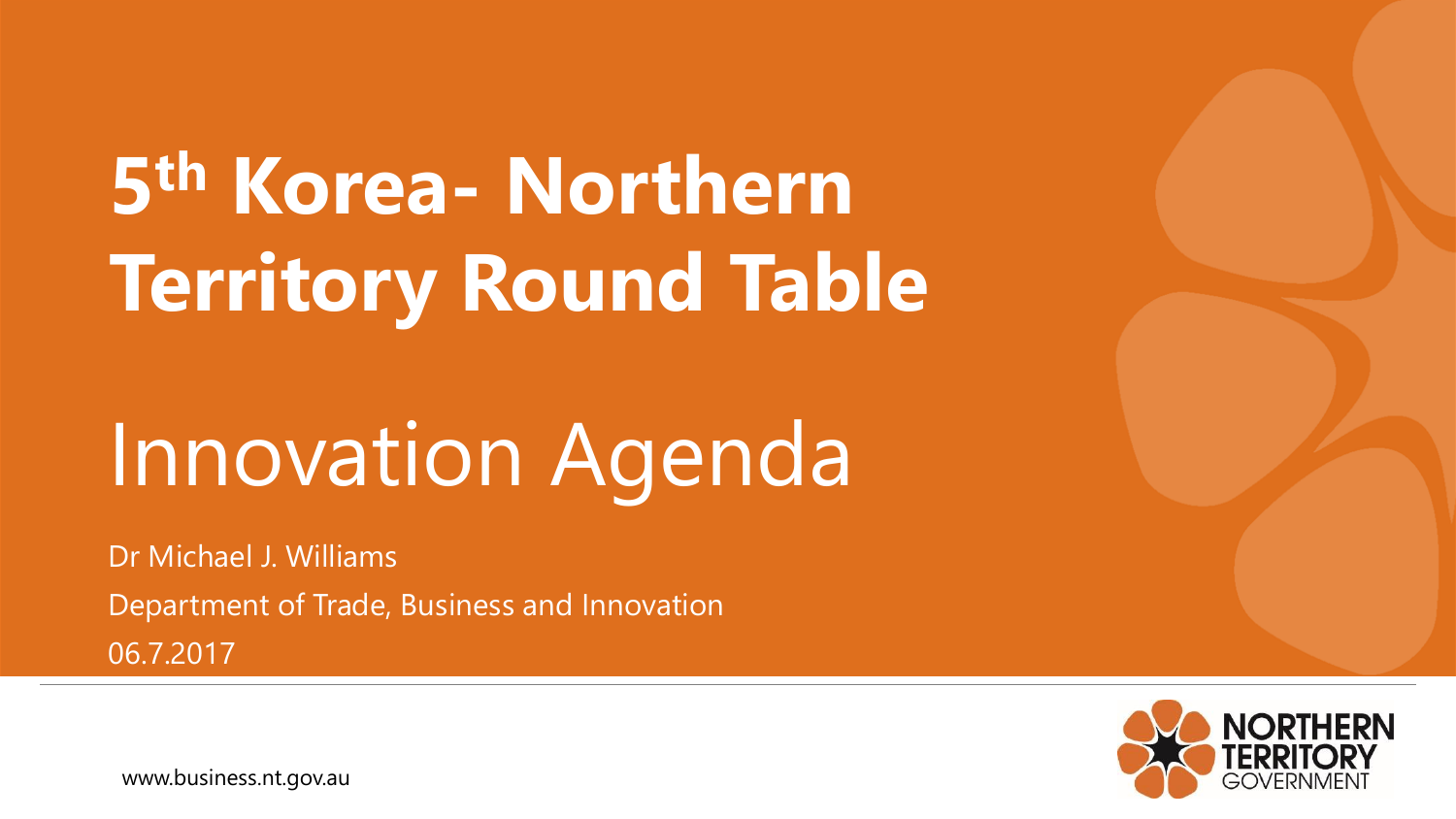#### **CURRENT STATUS**

- Innovation Unit has 5 full time staff and budget of \$2.5 million (2017/18)
- Small Grants Program up to \$60k (established 2014)
- Focus:
	- Start up companies, commercialisation of new ideas.
	- Assist existing SME's to become more competitive, increase sales and profits.
- Outputs:
	- Create new businesses and jobs.
	- Attract Investment.
	- Establish an Innovation Ecosystem. Stakeholder Model.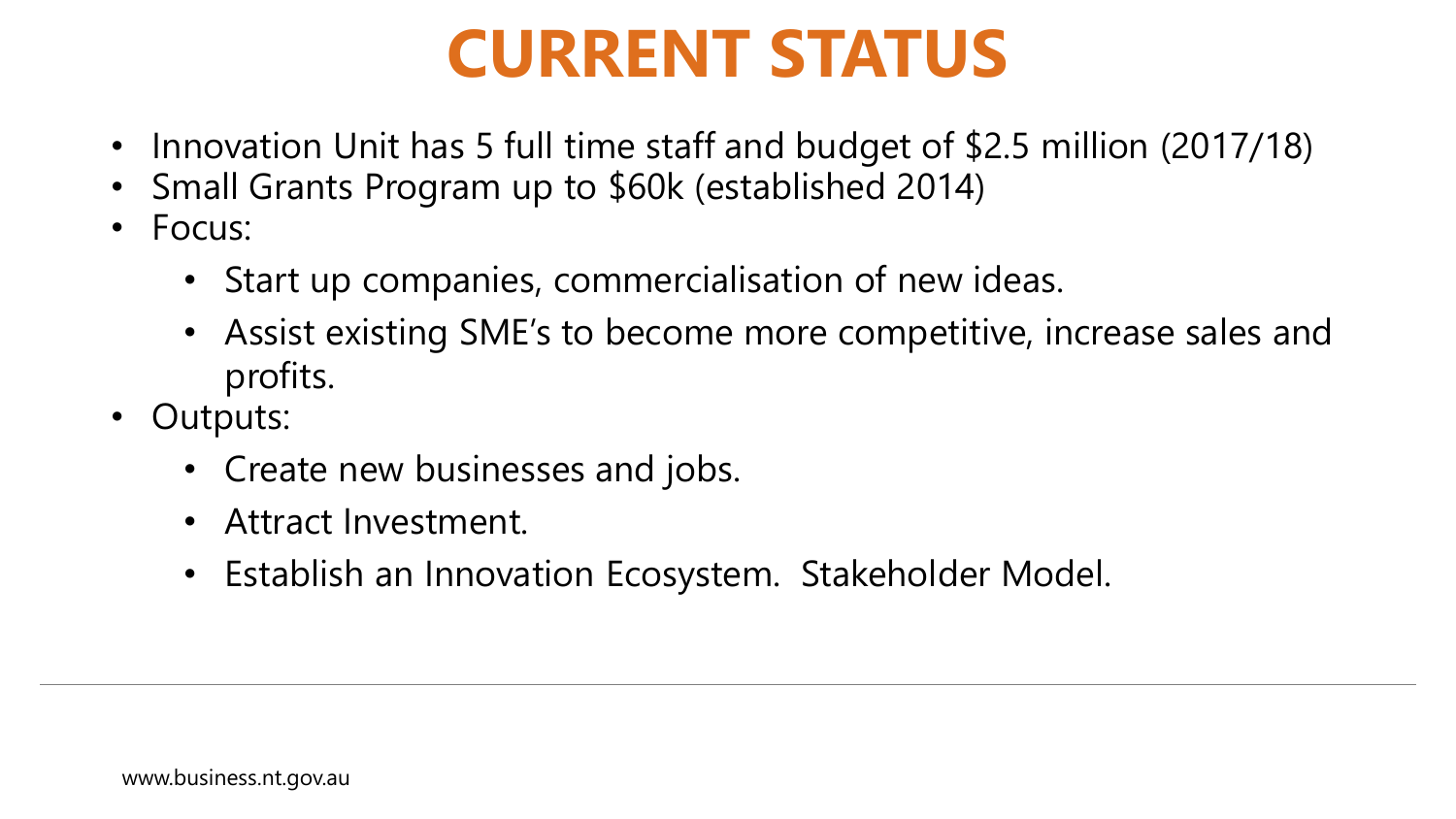# **New Innovation Ecosystem**

- New Business Incubator for Darwin
- New Incubator for Alice Springs (2018)
- Innovator in Residence Program
- Access to Finance (Business Angels)
- Seminars and Events (Intellectual Property, Oxford University Master Class)
- \$1 Million extra for grants
- Extended reach of Grants Program to Regional Communities
- Aboriginal Innovation Project